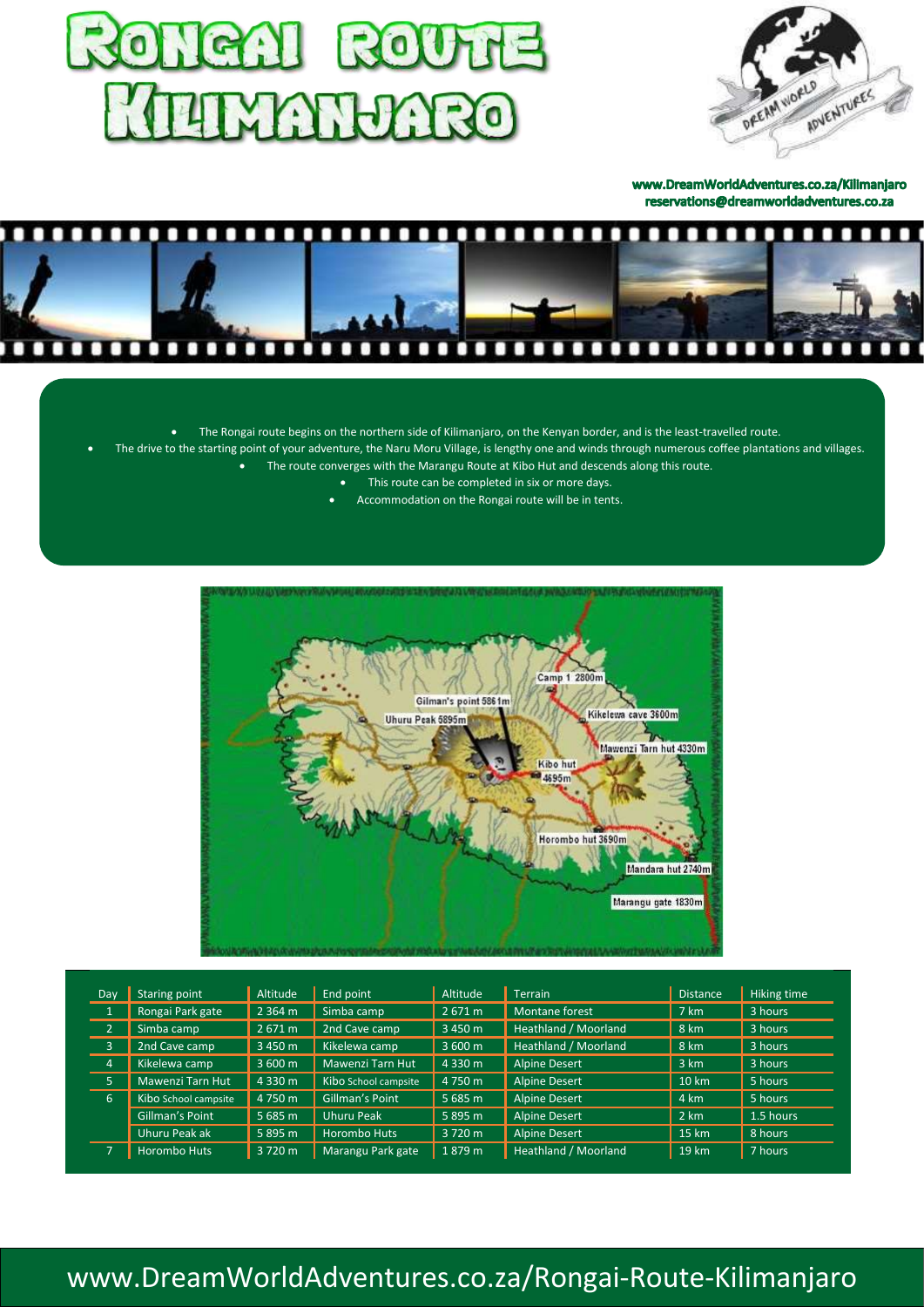## Rongai [route itinerary](https://dreamworldadventures.co.za/rongai-route-kilimanjaro/)

#### Day 1: Moshi - Rongai Gate - Simba camp







After a relaxing night stay at Springlands your first day on your Rongai route Kilimanjaro adventure starts. Depending on what time your arrived at the hotel on the previous day, you would either have had a detailed briefing with your guide. Important things that need to be covered are your equipment, if you still need to rent some gear this is the time to get all in place. Also, the meals that will be prepared for you will be covered, if you have specific requirements or needs, please remember to communicate this to your guide.

From Moshi it will be on average 90 minutes' drive to Rongai Gate, the starting point for your hike situated on the northern side of the National Park. After signing yourself in at the gate you begin your hike on a small path that winds through fields of maize and potatoes before entering pine forest.

The path then starts to climb consistently, but gently through forest that shelters a variety of wildlife, including the well-known Kilimanjaro Colobus monkey. The forest begins to thin out and Simba camp is at the edge of the moorland zone at around 2 600m with views over the Kenyan plains. Dinner will be prepared by the head cook, and drinking water collected by the porters.

Have your containers ready to be filled up by the support team (water will be boiled).

While the water has been tested by the Tanzanian National parks board (TANAPA), it will be saver to use the boiled water that is made available. Using water purification tablets will add extra peace of mind.

Washing water will also be made available.

Your guide will schedule in a briefing with the group either that evening or the next morning, with a test with his pulse oximeter to monitor the blood oxygen levels of each hiker.

After enjoying dinner in the dining tent, you will retire to your tent for a good night rest, to be ready for the following day's adventure.

Night temperatures can already drop to freezing point, with the Sun normally setting & rising just before 7 o' clock each day.

A good idea will be to take some reading material or some card games to keep yourself busy in the evening.

### Day 2: Simba camp - 2<sup>nd</sup> Cave camp







After a hearty breakfast we continue with a steady ascent up to the 2nd Cave camp 3 450m. Here you will be treated to lunch with spectacular view of Kibo and the Eastern ice fields on the crater rim.

Spend the rest of the day with a short hike and capturing the views with your camera. Dinner and overnight at the 2nd Cave camp.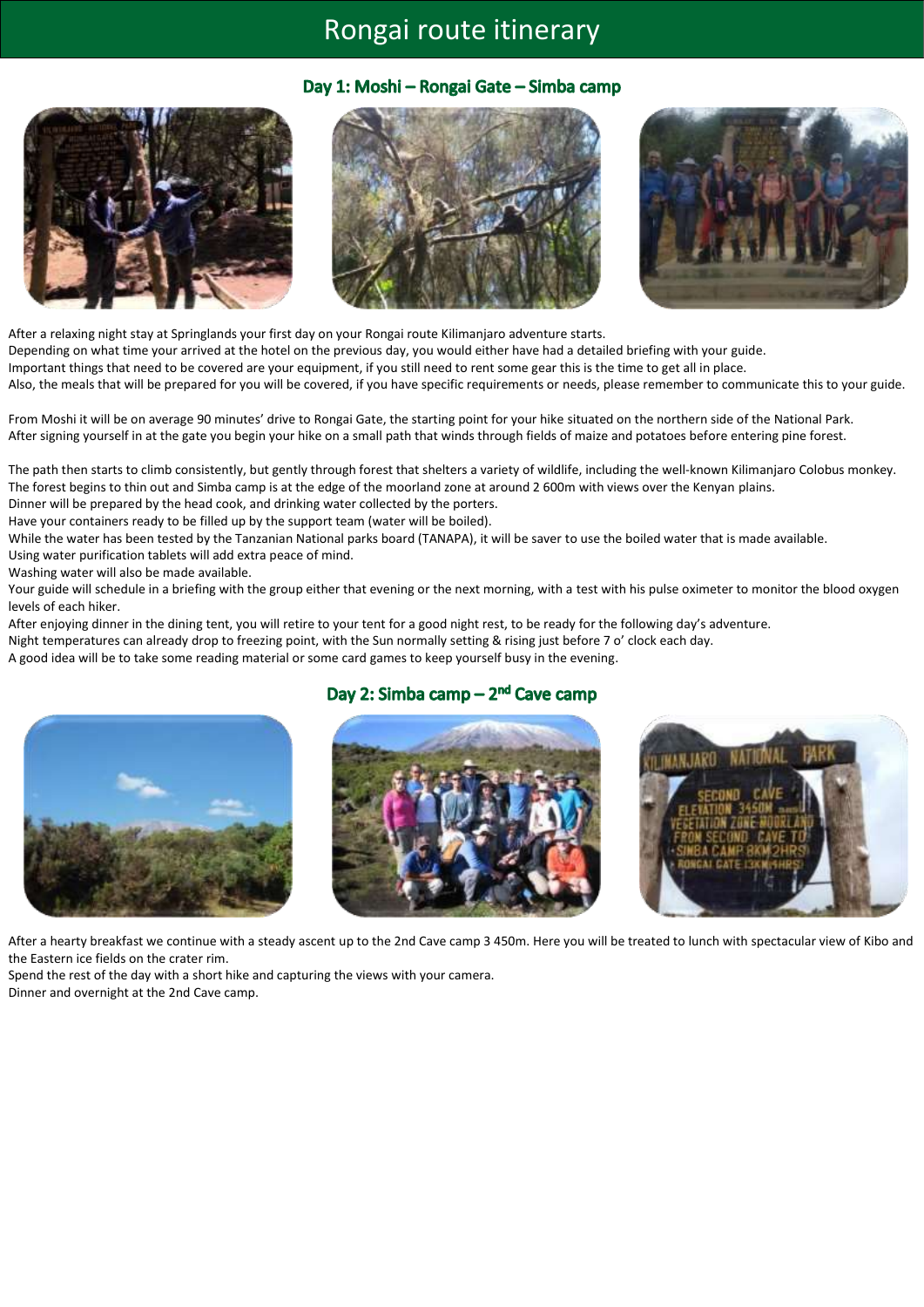# Rongai [route itinerary continue](https://dreamworldadventures.co.za/rongai-route-kilimanjaro/)

### Day 3: 2<sup>nd</sup> Cave camp - Kikelewa camp







This morning the path will take us in a south-easterly direction towards Mawenzi, the 3rd highest peak in the Kilimanjaro national park. A short 3 hours hike later we will reach Kikelewa campsite, in a sheltered valley with giant views near Kikelewa Caves. Moving closer to your main objective, reaching the summit of Kilimanjaro, you realize the size of this majestic mountain. Dinner and overnight at the Kikelewa camp.



#### Day 4: Kikelewa camp - Mawenzi Tarn Hut





A short but steep climb up grassy slopes is rewarded by superb all-around views and a tangible sense of wilderness. We leave vegetation behind shortly before reaching the next camp at Mawenzi Tarn hut, spectacularly situated in a cirque directly beneath the towering spires of Mawenzi.

The afternoon will be free to rest or explore the surrounding area as an aid to acclimatization. Dinner and overnight at the Mawenzi Tarn Hut.

#### Day 5: Mawenzi Tarn Hut - Kibo School campsite







After leaving the campsite we head west to cross the lunar desert of the 'Saddle' between Mawenzi and Kibo to reach Kibo School campsite at the bottom of the Kibo crater wall.

On arrival and after lunch start to prepare your equipment, ski stick and thermal clothing for your summit attempt.

This should include the replacement of your headlamp and camera batteries and make sure you have a spare set available as well. To prevent freezing it will be wise to carry your water in a thermal flask.

Go to bed before 19h00 to get some precious rest and sleep for the final ascent.